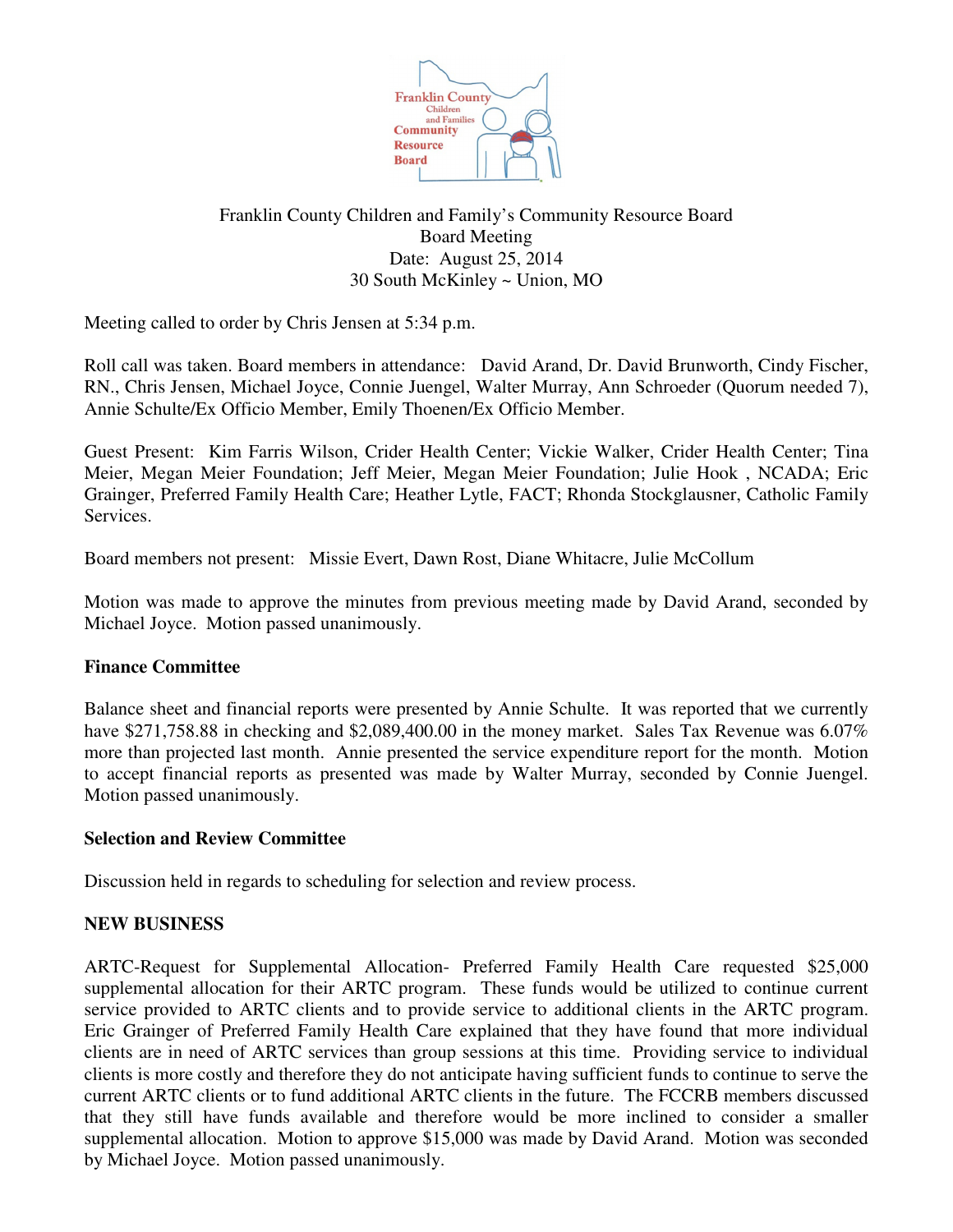NCADA- Change in 1X Funding Contract. Julie Hook of NCADA informed FCCRB that they were able to receive some of the items previously contracted to purchase at a reduced cost and therefore would like to purchase additional items with the remaining allocation. They wish to purchase the following: One Electric Cigarette Kit, for use in educational presentations; One Logitech R-400 Wireless Presenter; and One Roll of Blue Painter's Tape. Motion to approve the additional items as requested was made by Ann Schroeder, seconded by Walter Murray. Motion passed unanimously.

### **Executive Director's Report**

Annie Schulte reported that she was recently nominated to the position of the Chairman of the Board of Missouri System of Care. One of the upcoming tasks involved with this includes the preparation for the System of Care Summit in Jefferson City. Franklin County will have six representatives present this year.

## **OLD BUSINESS**

Needs Assessment Update – The Needs Assessment was received by Annie Schulte in mid August. It has been reviewed and a few minor changes are being made prior to its finalization. FCCRB discussed that the data received will be beneficial in numerous ways including; utilized by the Selection and Review Committee, presented to local providers and agencies, to be provided to 2015 providers prior to their completion of requests for funding.

Children's Non-Profit Incubator/Centralized Location – Motion was made to go into closed session pursuant to RSMo 610.021 Section 2 Leasing, purchase or sale of real estate by a public governmental body where public knowledge of transaction might adversely affect the legal consideration therefor; and RSMo610.021 Section 3 Personnel Committee, motion made by Walter Murray, seconded by Dr. David Brunworth. Roll Call vote taken. David Arand-yea, Dr. David Brunworth-yea, Cindy Fischer, RN-yea, Chris Jensen-yea, Michael Joyce-yea, Connie Juengel-yea, Walter Murray-yea, Ann Schroeder-yea.

## **Personnel Committee**

Walter Murray reported out for the personnel committee. The personnel committee is recommending to the board as a whole to extend a 5% salary increase to the Executive Director due to Mrs. Schulte's exemplary work. Motion to approve this salary increase was made by David Arand, seconded by Dr. David Brunworth. Roll call vote taken. David Arand-yea, Dr. David Brunworth-yea, Cindy Fischer, RN-yea, Chris Jensen-yea, Michael Joyce-yea, Connie Juengel-yea, Walter Murray-yea, Ann Schroederyea.

Motion to end closed session was made by Michael Joyce, seconded by Dr. David Brunworth. Roll call vote taken. David Arand-yea, Dr. David Brunworth-yea, Cindy Fischer, RN-yea, Chris Jensen-yea, Michael Joyce-yea, Connie Juengel-yea, Walter Murray-yea, Ann Schroeder-yea.

### **Announcements**

Tina Meier of the Megan Meier foundation presented to the FCCRB. She detailed the work of the Megan Meier foundation and provided materials for each member. Mrs. Meier asked only to educate the FCCRB on her foundation at this time.

Motion was made by David Arand, seconded by Connie Juengel to adjourn.

Meeting adjourned at 7:30 pm.